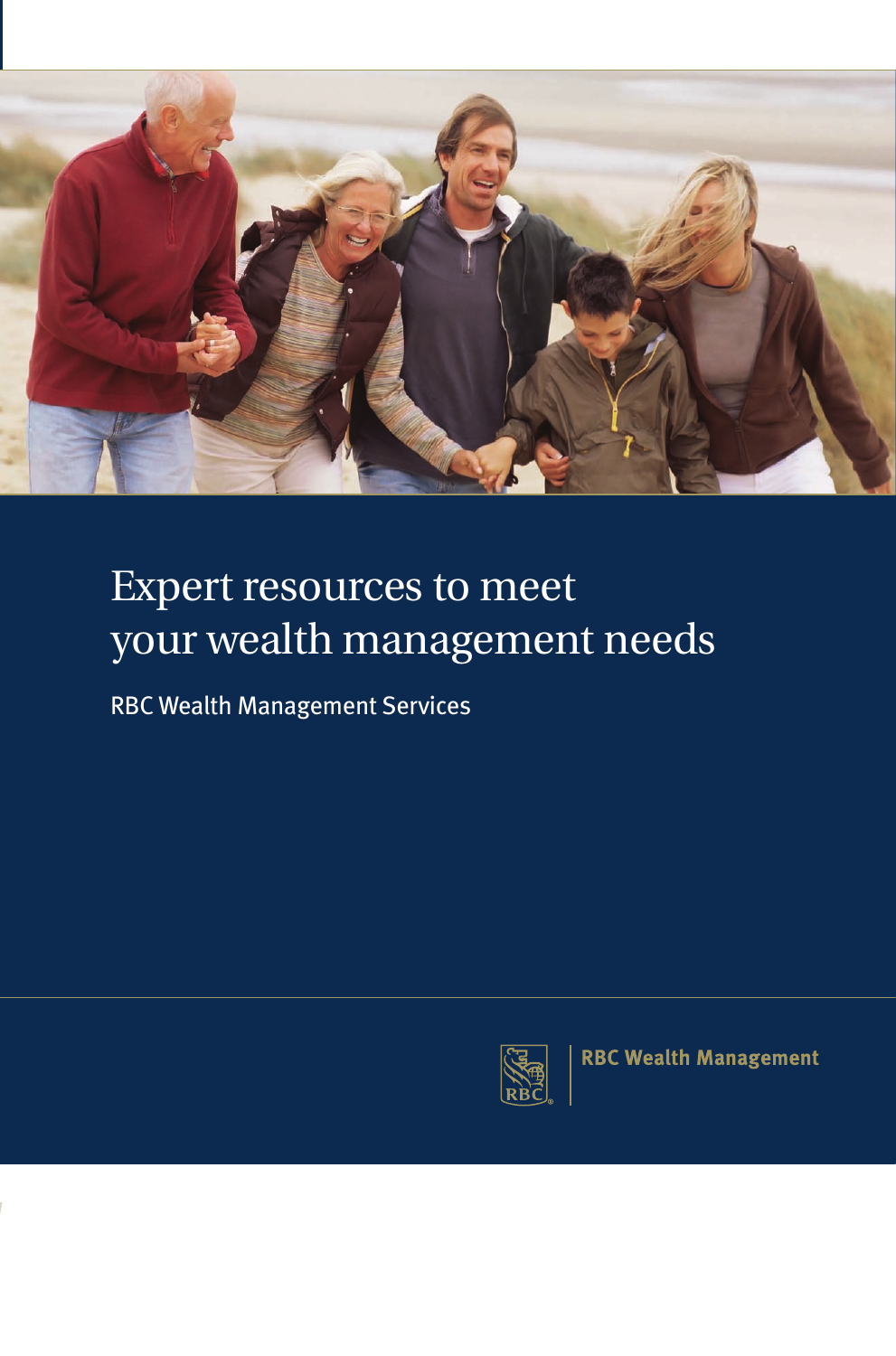

*Much of the expertise that you would normally expect to only find within a Family Office is now available through your RBC advisor. By drawing on the RBC Wealth Management Services' team of highly accredited lawyers, accountants and financial planning professionals, we are able to deliver the level of integrated wealth management expertise that previously was available only to the most affluent families.*

## **FINANCIAL PLANNING**

- Development of a comprehensive financial plan that includes projections to determine if you are on track to meet your goals such as retirement, estate and risk management
- Help you take a financial planning approach related to every financial decision that impacts your life

# **TAXATION**

- Recommend strategies to help reduce your family's tax burden
- Discuss strategies to minimize tax through structures such as family trusts, holding companies and insurance
- Provide specific corporate and personal tax planning strategies for business owners

#### **BUSINESS SUCCESSION PLANNING**

- Discuss strategies to effectively transition from your business in a tax-effective manner
- Identify the missing elements of your succession plan and provide strategies and solutions to fill in the gaps
- Assist in implementing an Individual Pension Plan for yourself or your key employees as part of your succession plan
- Assist in providing you with an overall financial plan and contingency plan as part of your business succession plan

#### **CHARITABLE GIVING**

- Help you determine which charitable giving strategies are most suitable for you based on your objectives
- Assist you and your family to implement a charitable foundation to minimize tax and leave a lasting legacy

#### **EDUCATION SAVINGS**

- Provide you with strategies and a variety of options to fund your children or grandchildren's education in the most tax-effective manner
- Through a financial plan, determine the required annual savings required to meet your education funding goals

# RBC WEALTH MANA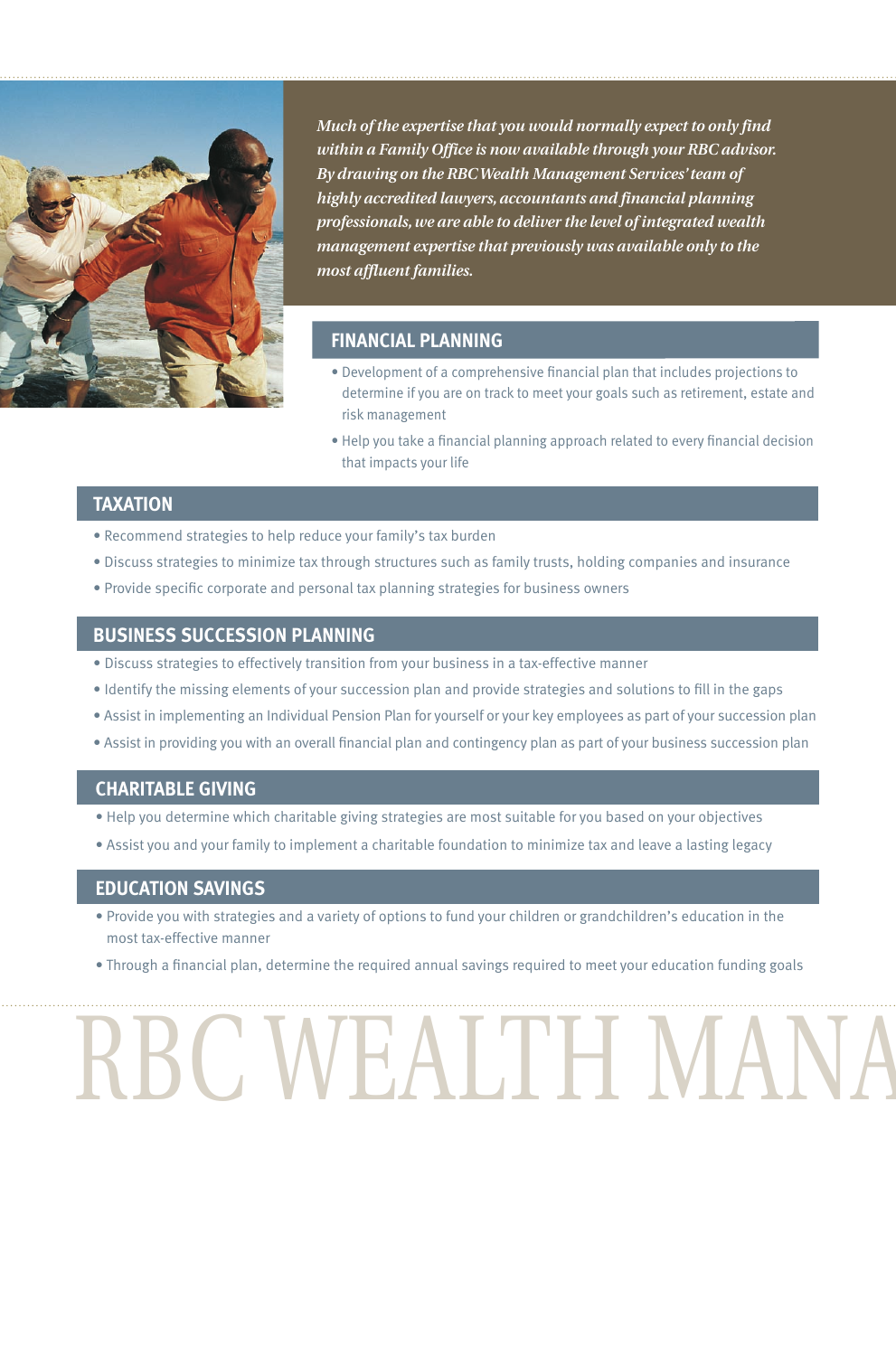#### **PERSONALIZED ADVICE TO MEET THE BROAD RANGE OF YOUR WEALTH MANAGEMENT NEEDS**



# GEMENT SERVICES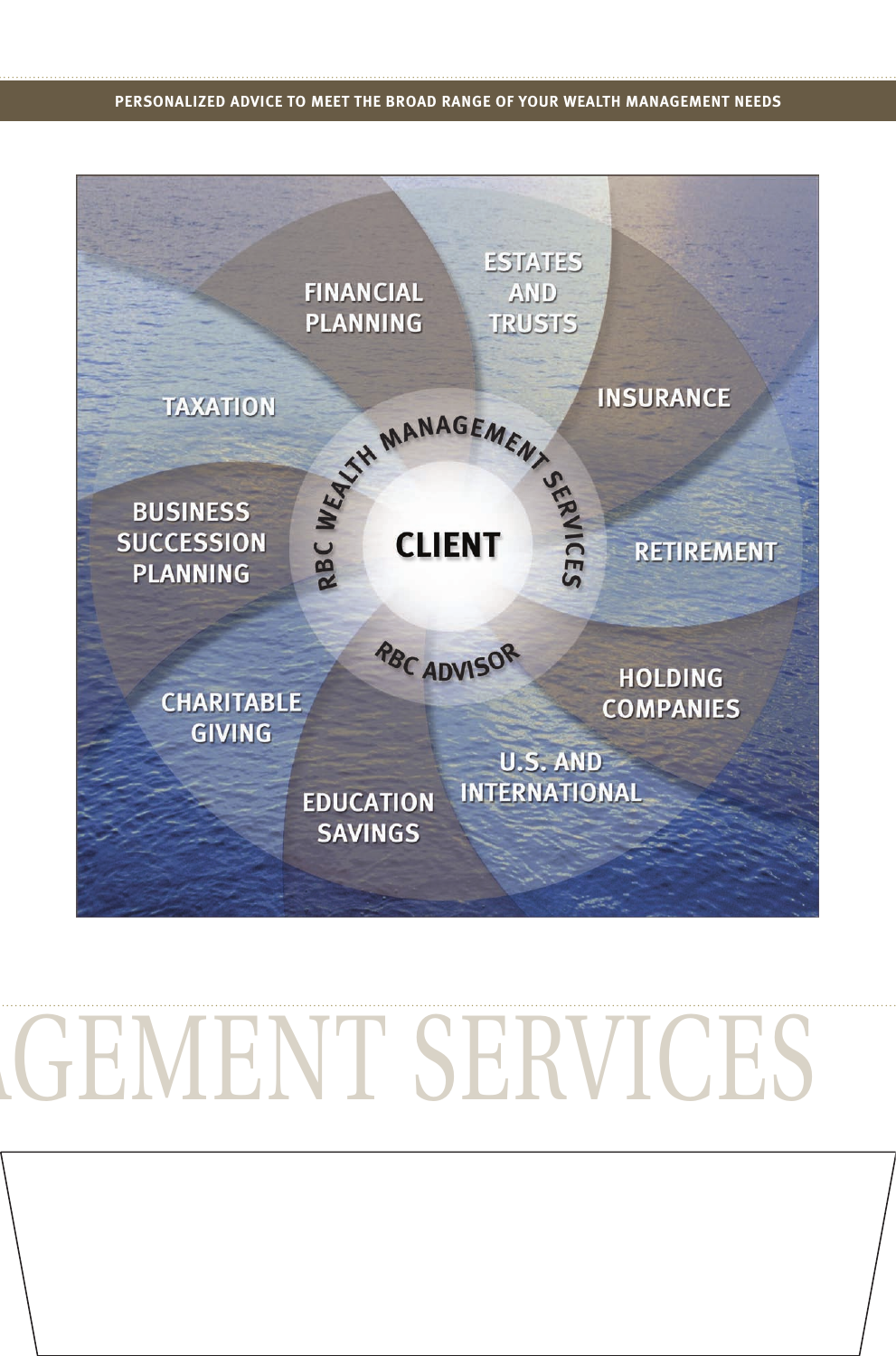## **ESTATES AND TRUSTS**

- Provide tax-efficient strategies to transfer your wealth to chosen beneficiaries
- Review your current Will and provide Will and estate planning recommendations consistent with your objectives
- Help you determine which trust solutions may be appropriate for you based on your family situation and your objectives

# **INSURANCE**

- Assist you in analyzing the need for insurance to provide for your loved ones due to disability or death
- Deliver creative insurance strategies to minimize tax, maximize your estate, increase retirement income or create a legacy

#### **RETIREMENT**

- Help you determine strategies and techniques to meet your retirement income goals
- Provide you with strategies to maximize your after-tax retirement income

#### **HOLDING COMPANIES**

- Provide creative strategies to minimize tax during your lifetime and maximize your estate for your holding company assets
- Provide robust, consolidated financial reporting to corporations owning significant investment portfolios and seeking professional administration

## **U.S. AND INTERNATIONAL**

- Provide you with information and strategies on U.S. tax and estate planning related to issues such as purchasing U.S. properties, moving to and from the U.S. and U.S. citizens living in Canada
- Discuss international planning strategies and issues of owning foreign assets and having family members located outside Canada

# **THE RBC WEALTH MANAGEMENT SERVICES TEAM**

**Strategies** – When you meet with a member of the RBC Wealth Management Services team, we will work with you and your advisor to understand your personal goals. Drawing on the depth of experience that members of our team have developed as financial, taxation and legal professionals, we are able to present strategies that are appropriate for your personal situation. Reaching your goals often requires an interaction of strategies that minimize taxation, provide sufficient retirement income, safeguard your wealth, and provide for the effective transition of assets between generations.

**Solutions** – RBC Wealth Management Services team members will work with you and your advisor to turn proposed strategies into actionable solutions. For example, both the Spousal Loan Strategy and the RBC Family Trust are solutions that may meet your personal goal of minimizing tax. Leveraging the experience and knowledge of both your advisor and members of the team, we can assist in determining which solutions can best allow you to reach your family's goals.

**Implementation** – Your advisor will work with your own tax and legal advisors and members of the RBC Wealth Management Services team to effectively execute on the strategies and solutions that will help you to reach your personal goals and bring you peace of mind.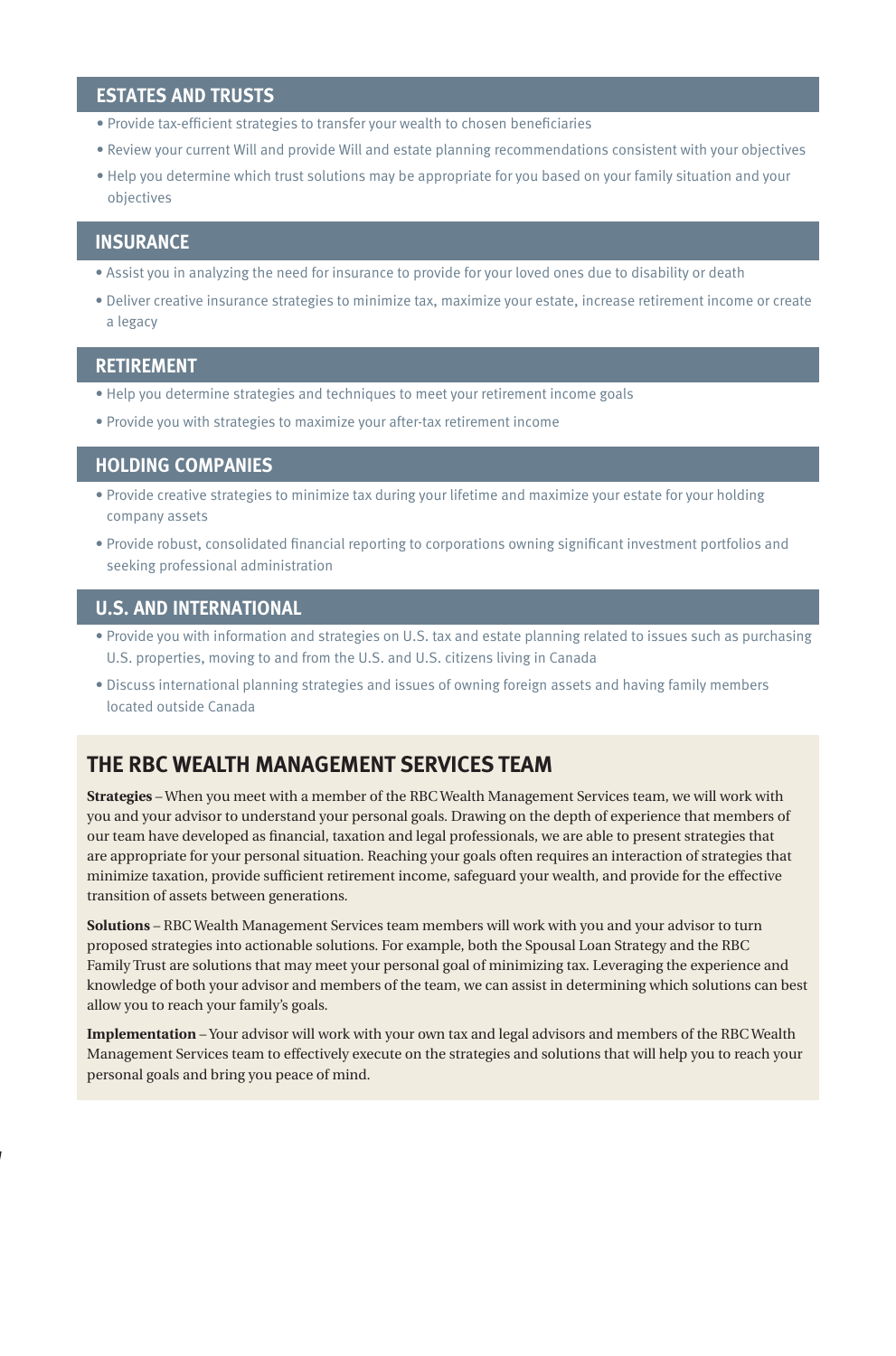# YOUR UNIQUE FINANCIAL SITUATION requires personalized advice

The professionals within RBC Wealth Management Services work with you and your RBC advisor to help meet your goals and uncover opportunities for you. Some examples of the situations in which we can help include:

- Business owners who need help managing their personal, holding company and business financial assets
- Professionals requiring assistance in structuring their affairs to both safeguard assets and minimize taxes
- Successful executives looking to grow and protect their wealth
- Individuals looking to balance their current needs with a savings strategy that will help them achieve their long-term financial goals
- Retirees requiring strategies that will maximize their income after taxes while preserving their capital for the long-term
- Families looking to efficiently transfer accumulated wealth to the next generation
- Parents and grandparents looking to fund the educational and living costs of their offspring in a tax efficient manner
- Business owners looking to tax-effectively transition their businesses
- Charitably inclined individuals who are looking for their donations to provide maximum long-term benefit and value
- Individuals with U.S. and international connections requiring specialized tax and estate planning assistance

*Whether your goals include converting the equity in your business into an enhanced retirement benefit, planning for your children's or grandchildren's expenses, or your desire to leave a family legacy, RBC Wealth Management Services team members can provide advice and suggest strategies to achieve your goals in a tax efficient manner. Your RBC advisor can build on these strategies by suggesting potential solutions, which can then be implemented in coordination with your own tax and legal professionals.*